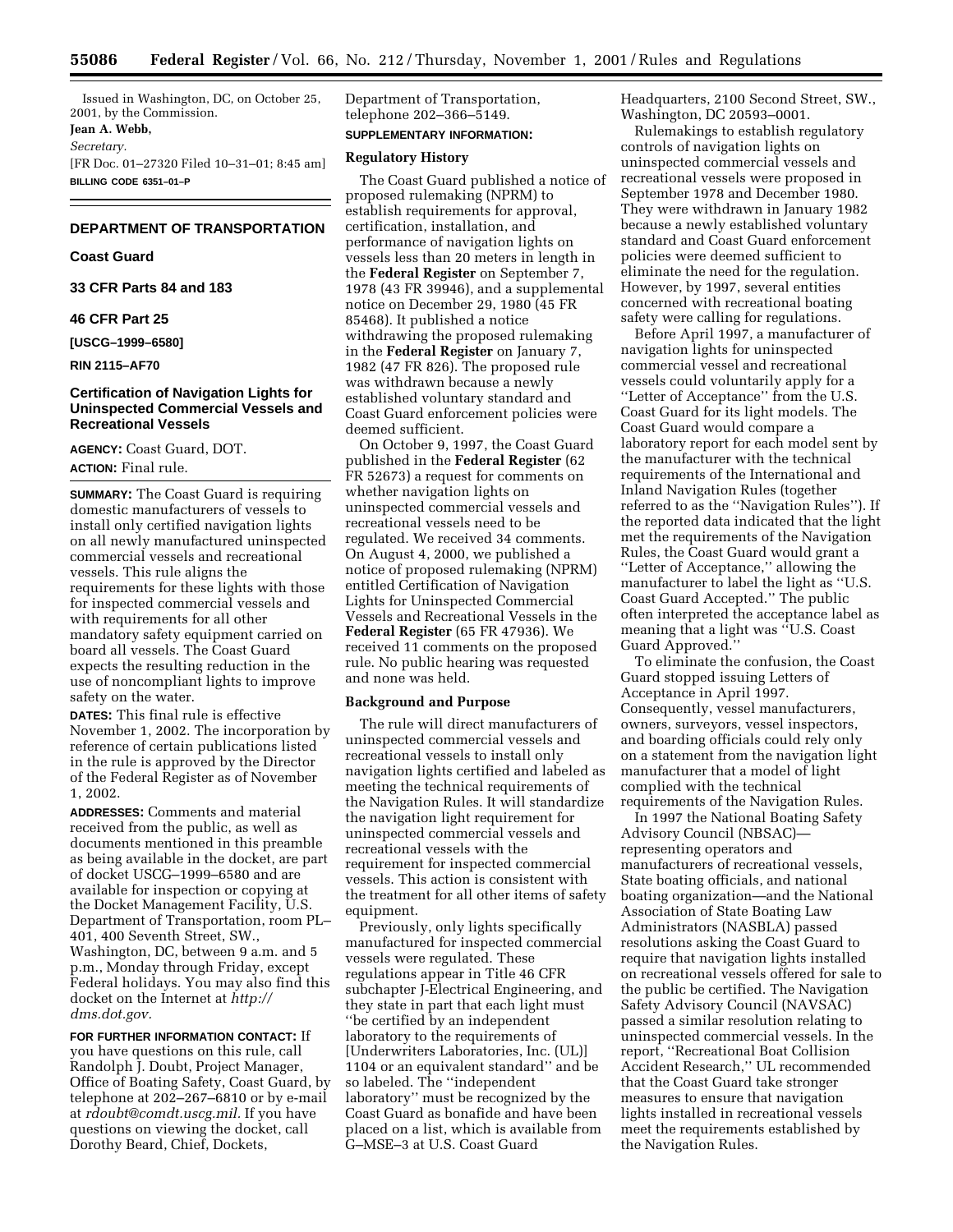A request for comments on the proposed rulemaking was published in the **Federal Register** on October 9, 1997. State law-enforcement personnel, vessel owners, marine professionals (manufacturers and marine surveyors), standard-setting organizations, manufacturers of navigation lights, and a laboratory testing navigation lights submitted comments. Of the 34 respondents, 28 favored the rule. Some expressed concern about installing lights in vessels with bow-high cruising trim angles that tend to obstruct sidelight visibility. While it would not require certification of navigation light installations, the rule will require that the installed lights be certified as compliant with the visibility requirements established by the Navigation Rules. A complete discussion of these comments was included in the NPRM, which may be found in the docket at the locations listed under **ADDRESSES**.

In its response to the October 1997 request for comments, UL stated that during the past 20 years compliance with the Navigation Rules for navigation lights has steadily declined. UL stated that about half of the lights tested have failed to meet minimum performance requirements.

To address this decline in compliance, the rule requires that vessel manufacturers install only lights that are certified. The new requirement will provide evidence of compliance to vessel manufacturers, surveyors, owners, inspectors, and boarding officials. It includes the same requirements as those for navigation lights for inspected commercial vessels; however, the light test requirements are less stringent. It also aligns with the International Navigation Rule requirement (COLREGS) for ''Approval'' (33 CFR, subchapter D, Annex I.)

The rule does not apply to the replacement of existing navigation lights on vessels completed before the designated effective date.

#### **Discussion of Comments and Changes**

Respondents to the NPRM published August 4, 2000, included State lawenforcement officials, a marine safety service, a tug operator, several tug and tow operation companies, and two waterways associations representing the towing industry. Of the nine respondents, four favored the rulemaking.

All opposing comments came from representatives of the towing industry. Some cited the expense of certifying barge mooring lights; however, barge mooring lights are outside the scope of this rule because they are not generally installed by the builder.

Other comments requested that commercial vessel lights be grandfathered. Although the NPRM did not specify that this rulemaking applied to only newly manufactured vessels, that was the original intent. This has been clarified in the final rule by adding an applicability section to the new subpart 25.10 in 46 CFR. We also added a definition section to the new subpart 25.10. Furthermore, only uninspected commercial vessels and recreational vessels are within the rule's scope, as inspected commercial vessels are covered in other regulations.

Another comment recommended that when non-certified lights need to be replaced that they be replaced with certified lights. The Coast Guard disagrees with this comment. A planned amendment to Navigation Rule 38 will grandfather all existing lights, whether installed or on the shelf, implying that original equipment may be replaced in kind.

Comments also expressed concern about bulb ''monopolies'' resulting from this rulemaking. The labeling requirements call for ''identification of the bulb used in the compliance test.'' Although ''identification'' will include bulb make along with specifications regarding wattage, rated voltage, and filament configuration, this rule does not preclude the use of any make bulb that allows the performance requirements of the light to be satisfied.

One towing company cited lack of enforcement of the Navigation Rules as the crux of the problem while another objected to using ''pre-focus lamps'' (lamps with screened lenses designed to meet the sector requirements) rather than ''incandescent rough service lamps.'' Neither of these comments are within the scope of this rule. However, the intent of this rulemaking is to discourage the use of non-compliant lights on uninspected commercial vessels and recreational vessels as a step in enforcing the Navigation Rules. A requirement for ''approval,'' or thirdparty certification, has always existed in the International Navigation Rules. The intent to establish a similar requirement in the Inland Rules is evidenced by Inland Rule, Annex I, 84.25 Approval, currently marked ''reserved.'' This rule satisfies that intent.

Additionally, the need for this rule is reflected in a memo from Marine Safety Office, New Orleans to the Executive Director, Navigation Safety Advisory Committee that details problems associated with lights noncompliant with the International Navigation Rules and the Inland Rules and includes

accident examples implicating improper navigation lights. This memo has been placed in the docket for this rulemaking as supplemental information and may be viewed at the locations listed on the **ADDRESSES** section of this document.

Of those favoring the rulemaking, a comment from a State law-enforcement agency reported that a significant number of collisions occur during the hours of darkness or reduced visibility, and that not seeing the other vessel's navigation lights is commonly cited as the cause. The U.S. Coast Guard agrees with this comment and has placed a letter from the City of Fort Lauderdale and the U.S. Coast Guard's response in the docket for this rulemaking as supplemental information. The letter refers to a horrendous nighttime collision in November 1997, which prompted an accident record review that caused city officials to question the adequacy of the navigation lights.

One comment recommended a more stringent labeling requirement. The Coast Guard agrees and has amended the labeling requirement to read that the label must be permanent and indelible and that it be visible without removing or disassembling the light. Another comment favoring the rulemaking stated that UL 1104 is too stringent as a testing standard. The Coast Guard also agrees with this comment. ABYC A–16, the most basic standard, has been substituted for UL 1104.

The aforementioned comments, combined with those received from UL in response to our original request for comments on October 9, 1997, indicate substantial support for the rulemaking. The UL comments state that more than half of the lights for small craft, which are not regulated, do not comply with minimum Navigation Rule requirements, but most regulated lights, that is, those for commercial vessels, do.

The new rule will be placed in Title 33 CFR, Part 183, subpart M, and not subpart I. We noticed after publication of the NPRM that subpart I applies only to gasoline-powered vessels. To ensure that the regulation properly applies to all uninspected commercial and recreational vessels, as originally stated in the preamble to the NPRM (65 FR 47938), we are recodifying the regulation in a new subpart. This has required that we draft new applicability and definitions sections to be placed in subpart M. These additions do not change the rule.

#### **Regulatory Evaluation**

This rule is not a 'significant regulatory action' under section 3(f) of Executive Order 12866 and does not require an assessment of potential costs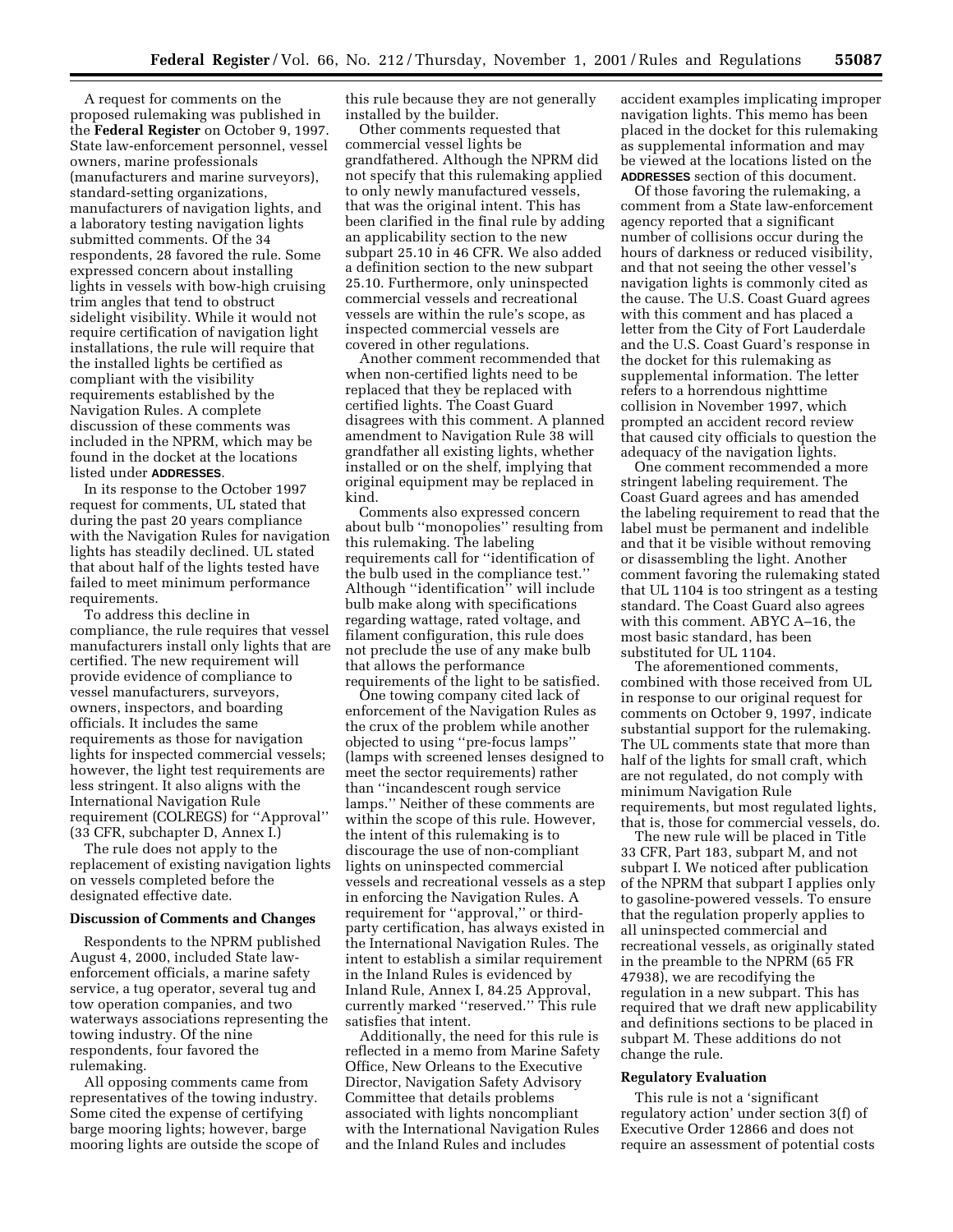and benefits under section 6(a)(3) of that Order. The Office of Management and Budget (OMB) has not reviewed this rule under that Order. Since we expect the economic effect of this rule to be very minimal, a full Regulatory Evaluation under paragraph 10(e) of the regulatory policies and procedures of DOT is not necessary.

# **Costs of the Rule**

(1) Manufacturers of navigation lights will incur initial costs for laboratory tests to certify that their lights comply with Navigation Rules. This may result in a minor increase in the market price for certified lights. Navigation light manufacturers will pass these costs on to vessel manufacturers. In turn, the vessel manufacturers will charge consumers more. We conclude that these increases should be so small that their effect on vessel manufacturers and consumers will be negligible.

Most recreational vessel manufacturers install navigation lights on their vessels. We have discovered that eight types of lights are now on the market, and each light manufacturer may make multiple models of each type. Our survey of available lights determined that each manufacturer produces an average of 10 models for each type and introduces 3 new models a year. Certification will require that a representative light of each model pass a performance test before it is marketed. Specifically, we identified nine domestic manufacturers of lights that this rule might affect. To conduct a cost analysis involving these nine manufacturers we must allow a one-year delay in the effective date of this rule. The one-year delay will allow the navigation light manufacturers time to alter their products and procedures to meet certification requirements. Consequently, initial costs will not begin to incur until the year 2002, when

the rule becomes effective. Given that 3 new models are introduced each year, we will set a period of 15 years over which the analysis of the impacts of this rule will span. For the first year, 2002, we have analyzed the cost of certifying currently available models. For the remaining fourteen years, 2003–2016, we analyze the cost of certifying new models.

An e-mail exchange between the Office of Boating Safety and a navigation light manufacturer regarding costs associated with this rule can be found in the docket for this rulemaking.

In conversations with UL and Imanna Laboratory, testing laboratories approved by the Coast Guard, we developed an estimate of \$500 for a performance test of each model. Volume discounts for multiple model tests from these laboratories will decrease the cost of each model to \$400. We can therefore calculate a partial cost of the rule as follows.

| Types of light | No. of models of<br>lights | ⌒ | No. of<br>manufacturers | Cost per test for<br>each model | $=$ | Total cost |
|----------------|----------------------------|---|-------------------------|---------------------------------|-----|------------|
|                | ١U                         |   |                         | \$400                           |     | \$288,000  |

To account for the current value of benefits and costs in the future, we determined the present value of this cost to 2001 through discounting. The present value represents the expected value of any benefits or costs-one-time or recurring-discounted by the interest rate compounded over the period of analysis. The Office of Management and Budget requires that all Federal Agencies, including the Department of

Transportation, use a standard discount rate of 7 percent, which we incorporate into our cost analysis. A partial calculation of the total cost of the rule is therefore the following:

 $($288,000)/(1.07)1 = $269,158.88 =$ Partial Cost 1

This figure is the one-time testing cost for the total of all existing models of lights occurring during the first year of the regulation. If a manufacturer decides to introduce a new model of light, that

model will also have to be tested by an independent laboratory approved by the Coast Guard before it can be marketed. When calculating costs, we must also account for the three new models of lights that each manufacturer sends yearly to the market. In order to perform this calculation we sum the cost over the remaining 14 years using a discount rate of 7 percent through the following formula:

$$
\sum_{n=2}^{\infty} [(no. of manufacturers) \times (no. of models) \times (testing cost per light)]/(1.07)^{n}
$$

We know that the nine manufacturers of navigation lights introduce three new models each year with a testing cost of

15

\$400 per model. We can say that the cost associated with testing three new models each year can be calculated by

inserting the number of manufacturers, number of models, and testing costs into the above equation,

$$
\sum_{n=2}^{15} [(9) \times (3) \times (\$400)] / (1.07)^{n} = \$88,272.00 = \text{Partial Cost 2}
$$

The present value of the total testing over 15 years is therefore:

 $$269,158.88 + $88,272.00 =$ \$357,430.88

(2) New labeling requirements for the certified lights will add to the cost of the regulation. Much of the verification will be printable on an insert with the

package, or on a sticker (described in Title 33 CFR 183.810). This rule will not involve modification of the package to accommodate the labeling. Using estimates from labeling companies, we have determined that manufacturers

will pay about \$240 for 1,000 labels. Since the Notice of Proposal for

Rulemaking, we have obtained a more accurate cost for labels and have revised our analysis to include \$240 for labeling costs in the formula. When computing labeling costs, we make the following assumptions: each model will need 1000 labels, each of 9 manufacturers produces 10 models of each of 6 light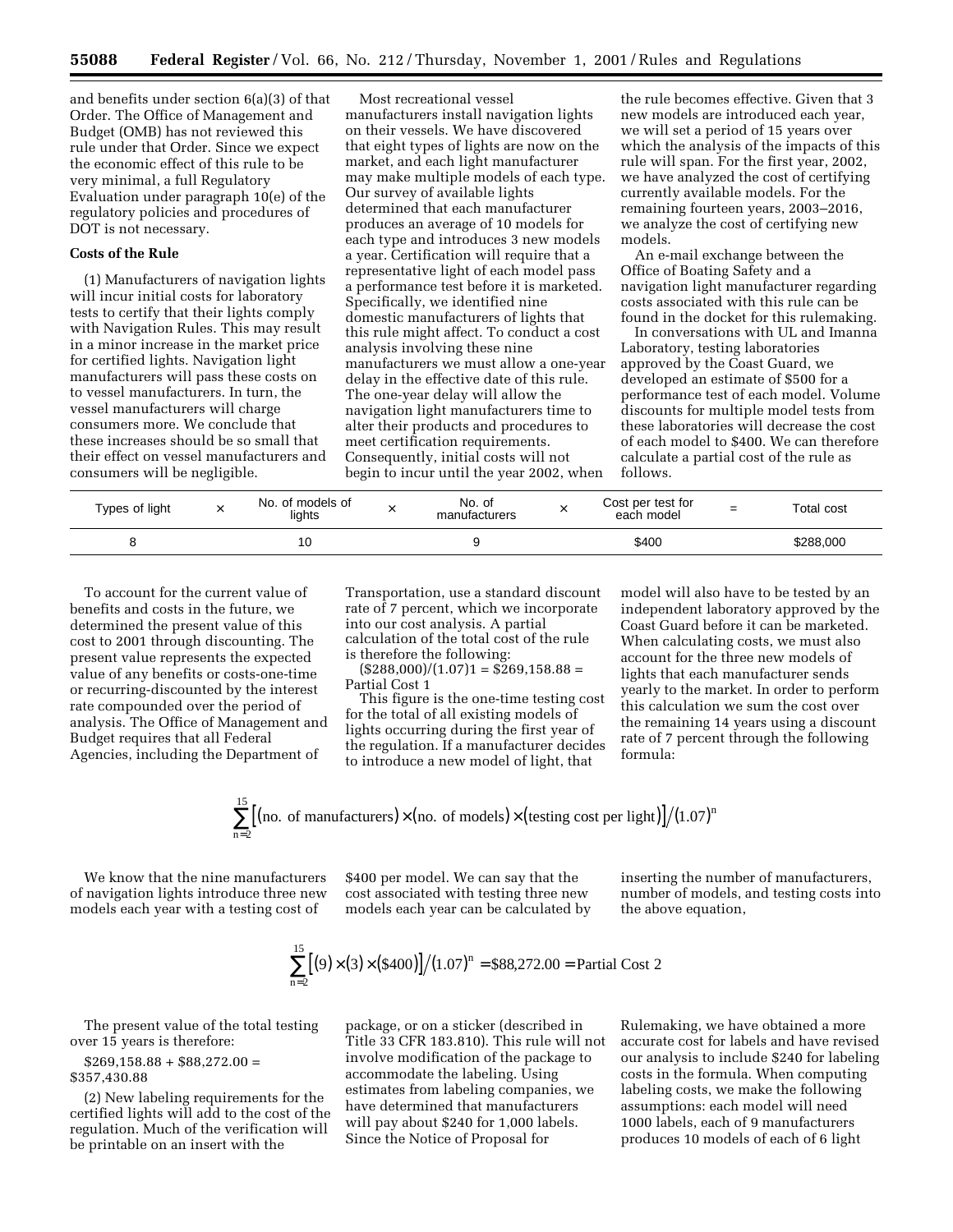types, and each manufacturer introduces 3 new models per year. We first compute the one-time cost of

labeling for the 10 models of each type of light.

| Types of light | No. of models of<br>lights | No. of<br>manufacturers | Labeling costs for<br>each model | $=$ | Partial labeling cost |
|----------------|----------------------------|-------------------------|----------------------------------|-----|-----------------------|
|                |                            |                         | \$240                            |     | \$172,800             |

In computing the cost of labeling we must also include a one-time \$45 plate charge for each model. This means that  $10 \times 9 \times 8 \times 45 = $32,400$  must be added

to \$172,800 for obtaining \$205,500 as the labeling cost for the existing ten models. The present value of this cost is \$205,500/1.07 or \$192,056.

The cost of labeling for the three new models of lights introduced can be computed as follows:

$$
\sum_{n=2}^{15} [(9 \text{ manufacturers} \times 3 \text{ new models} \times $240)]/(1.07)^n = 52,963.
$$

Calculating labeling costs for the three new models would again require us to add the one-time cost of the plate.

$$
\sum_{n=2}^{15} [(9 \text{ manufacturers} \times 3 \text{ new models} \times $45)] / (1.07)^n = $695.14.
$$

The total cost of labeling would therefore be \$192,056 + 52,963 + 695.14 or \$245,714.14. This represents Partial Cost 3. Finally we can say that the present value of the total cost of the rule is:

 $\overline{16}$ 

Partial Cost 1 + Partial Cost 2 + Partial  $Cost 3 = $269,158.88 + $88,272.00$  $+$  \$245,714.14 = \$60,3145.02

# **Benefits of the Rule**

(1) Certification will place navigation lights under regulatory control comparable to that affecting all other items of mandatory safety equipment. This will result in a general improvement in reliability, quality, and effectiveness of domestic and imported lights available to domestic manufacturers of vessels.

(2) This rule will discourage the practice of installing lights, custommade or other, that are not compliant with the Navigation Rules. Navigation lights are safety equipment with the designated purpose of preventing collisions. According to the 2000 Boating Accident Reporting Database (BARD) statistics collected by the U.S. Coast Guard, accidents due to collisions with another vessel account for 35 percent of all reported boating accidents occurring over the year. These collisions lead to fatalities and injuries as well as property damage. Consequently, fatalities and injuries due to a collision with another vessel comprise around 10 percent of all reported fatalities and 32 percent of all reported injuries arising

from recreational boating accidents. These BARD statistics also indicate that accidents involving a collision with another vessel result in property damages amounting to \$8,735,300. The intent of this regulation is to reduce these numbers and lessen the costs society pays in terms of property damage, lives lost, or injuries when collisions occur.

(3) Lack of compliance with rules for navigation lights has also led to recalls of certain recreational vessels. Under the Federal Boat Safety Act of 1971, the U.S. Coast Guard can declare noncomplaint lights as ''defective'' once they are installed. Recreational boats with defective items are subject to recall completely at the vessel manufacturers' expense. According to U.S Coast Guard data on recalls, recreational vessels of 13 different makes have been recalled as a result of the navigation lights failing to comply with the Navigation Rules since 1990. This regulation would therefore minimize the recall cost burden placed on vessel manufacturers by assuring them that a light meets the Navigation Rules requirements before they begin installation.

(4) Certification will also facilitate exports to countries enforcing the requirement of the COLREGS for approval of navigation lights.

# **Small Entities**

Under the Regulatory Flexibility Act (5 U.S.C. 601–612), we have considered whether this rule would have a

significant economic impact on a substantial number of small entities. The term ''small entities'' comprises small businesses, not-for-profit organizations independently owned and operated and not dominant in their fields, and governmental jurisdictions with populations of less than 50,000. We identified nine manufacturers who could be affected by this rule. Four out of the nine manufacturers qualify as small businesses by the size standards of the Small Business Association (SBA). However, we observed that the four businesses we identified as small entities offer fewer models of each type of light than their larger competitors. These 4 manufacturers offer between 1 and 5 models of each type, which is well below the average of 10 models each. Therefore, we do not believe that they will bear a disproportionate amount of the burden of this rule. We have found that these four manufacturers have annual revenues of \$2.5m-\$5.0m; \$5.0m-\$10m; \$10m-\$20m; and \$20m-\$50m. The greatest possible cost for testing and labeling incurred by these four light manufacturers would be \$18,000, or \$685 (testing + labeling  $costs$ ) × 6 light types × 5 models per type. In addition to this, if they each test at least two new models per year then they will have to bear an extra \$1,280, or  $$685 \times 2$ . A total of \$19,200 is well below 5 percent of the revenue of even the smallest company, indicating that this regulation will have a negligible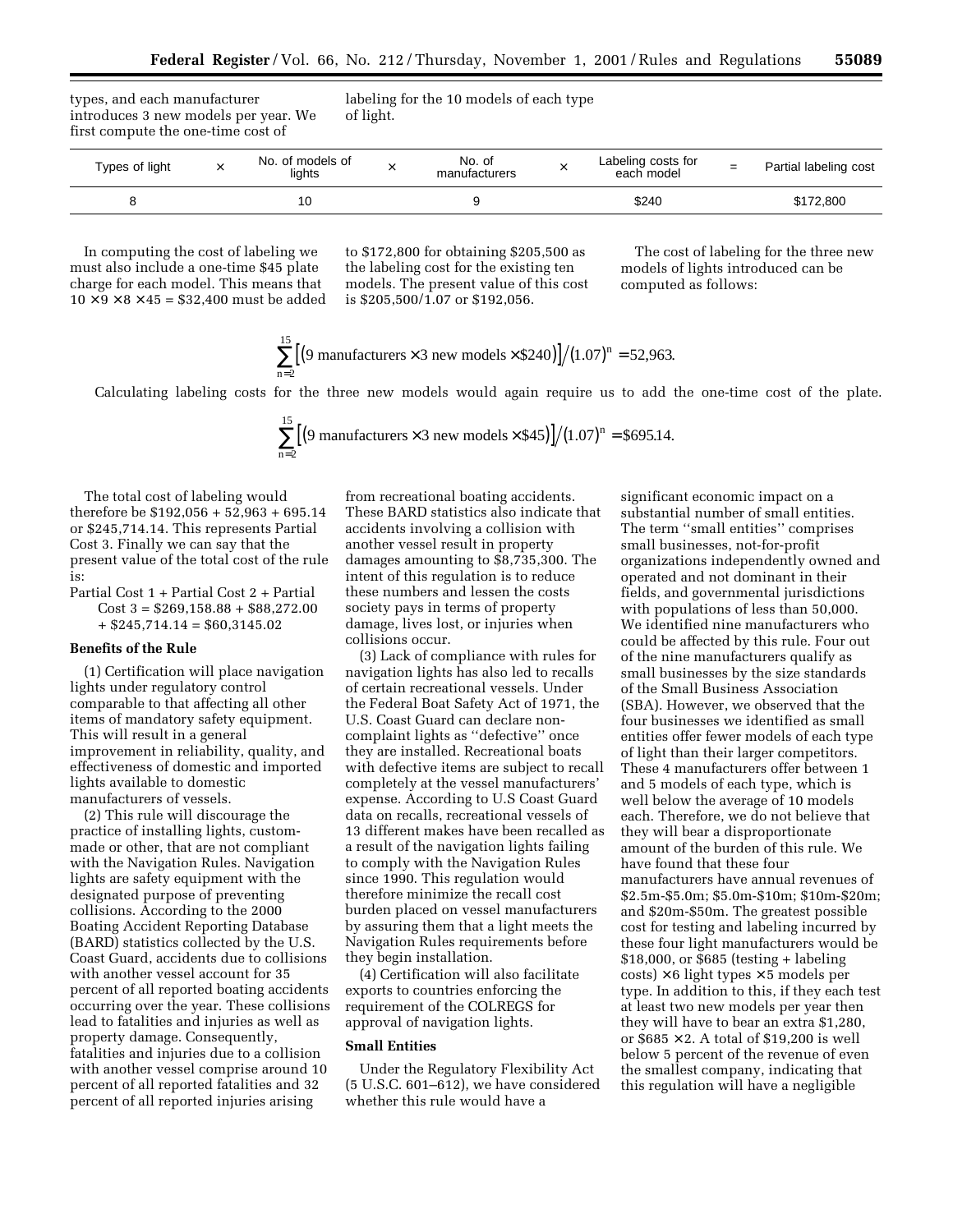effect on revenues to these small businesses. We expect prices in the industry will remain stable allowing companies to competitively enter the industry. Therefore, the Coast Guard certifies under 5 U.S.C. 605(b) that this final rule will not have a significant economic impact on a substantial number of small entities.

# **Assistance for Small Entities**

Under section 213(a) of the Small Business Regulatory Enforcement Fairness Act of 1996 (Public Law 104– 121), we offered to assist small entities in understanding the rule so that they could better evaluate its effects on them and participate in the rulemaking.

Small businesses may send comments on the actions of Federal employees who enforce, or otherwise determine compliance with, Federal regulations to the Small Business and Agriculture Regulatory Enforcement Ombudsman and the Regional Small Business Regulatory Fairness Boards. The Ombudsman evaluates these actions annually and rates each agency's responsiveness to small business. If you wish to comment on actions by employees of the Coast Guard, call 1– 888–REG–FAIR (1–888–734–3247).

## **Collection of Information**

This rule would call for a new collection of information under the Paperwork Reduction Act of 1995 [44 U.S.C. 3501–3520]. As defined in 5 CFR 1320.3(c), ''collection of information'' comprises reporting, recordkeeping, monitoring, posting, labeling, and other similar actions. The title and description of the collections, a description of those who perform them, and an estimate of the total annual burden follow. The estimate covers the time for submitting a new model of light to the third-party certifier and for designing a label for each model of light.

# **Summary of the Collection of Information**

The rule will impose a new burden of collection of information on manufacturers of navigational lights for uninspected commercial vessels and recreational vessels. Each manufacturer of the lights would incur a one-time burden of submitting paperwork to the third-party certifier and of designing labeling for each model of light.

## **Need and Proposed Use for Information**

This collection of information is necessary to accomplish the third-party certification and the labeling. The thirdparty certifier would use the information to document and test the models of lights. Once the model had

passed performance testing, the manufacturer of the light would design and provide a label for its product so the consumer would know that the product was certified.

## **Description of Respondents**

The collection of information would affect the current manufacturers of navigational lights for recreational and uninspected vessels. It would also affect any future manufacturers that may enter the market.

## **Number of Respondents**

There are nine manufacturers of lights in the market. This collection of information will affect them all.

# **Frequency of Response**

This collection would take place only when a manufacturer undertook to place a new light on the market.

# **Burden of Response**

We estimate that it would take one employee about one hour to prepare the paperwork to submit a light for performance tests. He or she would be an administrative assistant and, as such, would cost around \$24 an hour. If each of these manufacturers submitted three new models of lights for testing each year, the burden for the submitted would be 27 hours and \$648.

We also estimate that it would take one employee about one hour to update the labeling for each new model. He or she, too, would cost around \$24 an hour. The burden for the labeling requirement would likewise be 27 hours and \$648 if each of nine manufacturers submitted 3 new models for testing each year.

#### **Estimate of Total Annual Burden**

Using the above estimates, the total burden in hours would be 54 and the total cost would be \$1,296.

As required by the Paperwork Reduction Act of 1995 (44 U.S.C. 35)7(d), we have submitted a copy of this rule to the Office of Management and Budget (OMB) for its review of the collection of information. OMB has approved the collection. The section numbers are 33 CFR part 183 and 46 CFR 25. The corresponding approval number from OMB is OMB Control Number 2115–0645, which expires on September 9, 2003. You are not required to respond to a collection of information unless it displays a currently valid OMB Control Number.

# **Federalism**

A rule has implications for federalism under Executive Order 13132, Federalism, if it has a substantial direct

effect on State or local governments and would either preempt State law or impose a substantial direct cost of compliance on them. We have analyzed this rule under that Order and have determined that it does not have implications for federalism.

It is well settled that States may not regulate in categories reserved for regulation by the Coast Guard. It is also well settled, now, that all of the categories covered in 46 U.S.C. 3306, 3703, 7101, and 8101 (design, construction, alteration, repair, maintenance, operation, equipping, personnel qualification, and manning of vessels), as well as the reporting of casualties and any other category in which Congress intended the Coast Guard to be the sole source of a vessel's obligations, are within the field foreclosed from regulation by the States. (See the decision of the Supreme Court in the consolidated cases of *United States* v. *Locke and Intertanko* v. *Locke*, 529 U.S. 89, 120 S.Ct. 1135 (March 6, 2000).) Because the States may not regulate within this category, preemption under Executive Order 13132 is not an issue.

# **Unfunded Mandates Reform Act**

The Unfunded Mandates Reform Act of 1995 (2 U.S.C. 1531–1538) requires Federal agencies to assess the effects of their discretionary regulatory actions. In particular, the Act addresses actions that may result in the expenditure by a State, local, or tribal government, in the aggregate, or by the private sector of \$100,000,000 or more in any one year. Though this rule will not result in such an expenditure, we do discuss the effects of this rule elsewhere in this preamble.

# **Taking of Private Property**

This rule will not effect a taking of private property or otherwise have taking implications under Executive Order 12630, Governmental Actions and Interference with Constitutionally Protected Property Rights.

#### **Civil Justice Reform**

This rule meets applicable standards in sections 3(a) and 3(b)(2) of Executive Order 12988, Civil Justice Reform, to minimize litigation, eliminate ambiguity, and reduce burden.

### **Protection of Children**

We have analyzed this rule under Executive Order 13045, Protection of Children from Environmental Health Risks and Safety Risks. This rule is not an economically significant rule and does not create an environmental risk to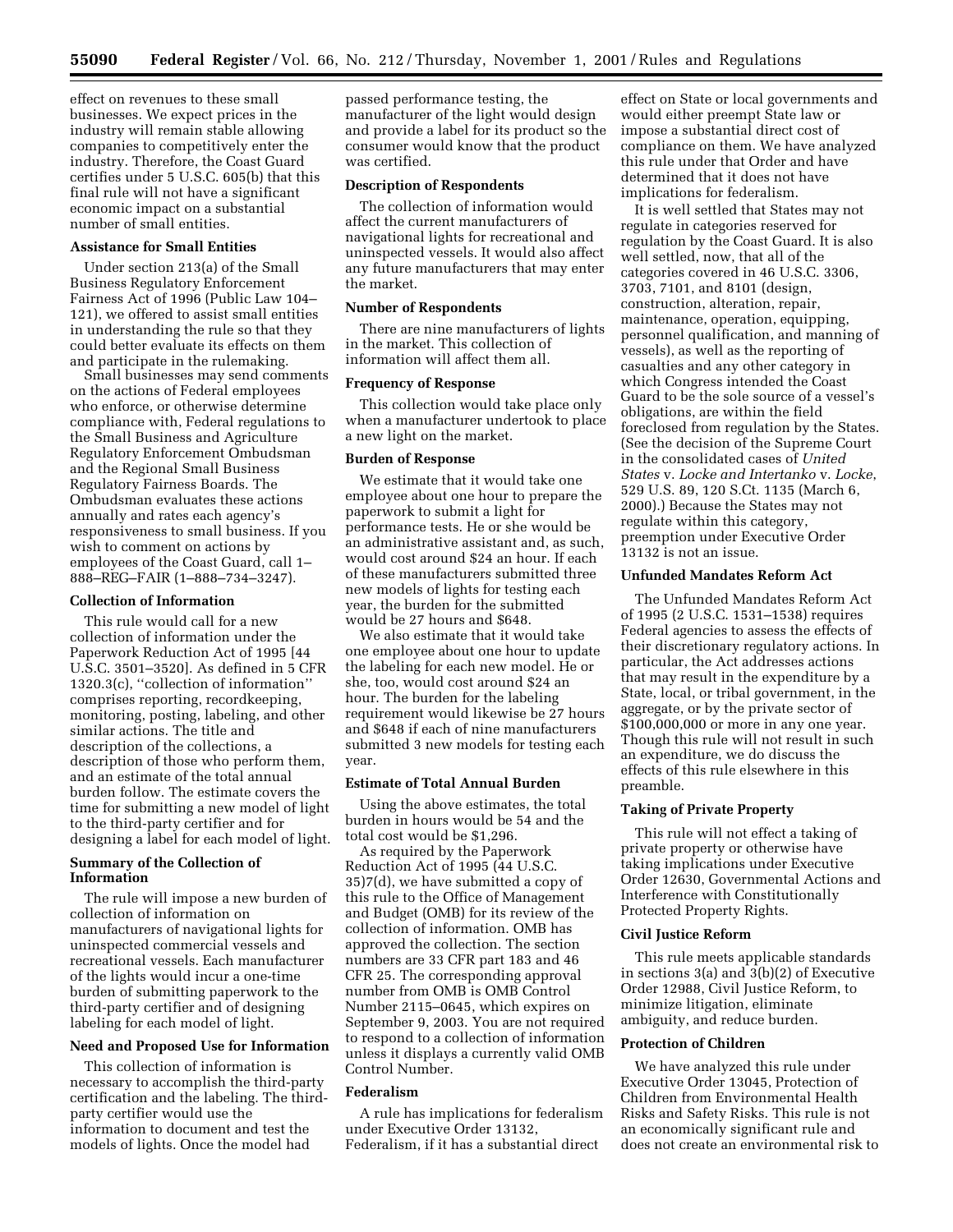health or risk to safety that may disproportionately affect children.

# **Indian Tribal Governments**

This rule does not have tribal implications under Executive Order 13175, Consultation and Coordination with Indian Tribal Governments, because it does not have a substantial direct effect on one or more Indian tribes, on the relationship between the Federal Government and Indian tribes, or on the distribution of power and responsibilities between the Federal Government and Indian tribes.

# **Energy Effects**

We have analyzed this rule under Executive Order 13211, Actions Concerning Regulations That Significantly Affect Energy Supply, Distribution, or Use. We have determined that it is not a ''significant energy action'' under that order because it is not a ''significant regulatory action'' under Executive Order 12866 and is not likely to have a significant adverse effect on the supply, distribution, or use of energy. It has not been designated by the Administrator of the Office of Information and Regulatory Affairs as a significant energy action. Therefore, it does not require a Statement of Energy Effects under Executive Order 13211.

# **Environment**

We have considered the environmental impact of this rule and concluded that, under figure 2–1. paragraph (34)(d), of Commandant Instruction M16475.1C, this rule is categorically excluded from further environmental documentation. A requirement for certification of navigation lights should not have any environmental impact. A Determination of Categorical Exclusion is available in the docket where indicated under **ADDRESSES**.

# **List of Subjects**

# *33 CFR Part 84*

Navigation (water), Waterways.

*33 CFR Part 183*

Incorporation by reference, Marine safety.

# *46 CFR Part 25*

Fire prevention, Incorporation by reference, Marine safety, Reporting and recordkeeping requirements.

For the reasons discussed in the preamble, the Coast Guard amends 33 CFR parts 84 and 183, and 46 CFR part 25, as follows:

# **PART 84—ANNEX I: POSITIONING AND TECHNICAL DETAILS OF LIGHTS AND SHAPES**

1. The citation of authority for part 84 continues to read as follows:

**Authority:** 33 U.S.C. 2071; 49 CFR 1.46.

2. Add § 84.25 to read as follows:

## **§ 84.25 Approval.**

The construction of lights and shapes and the installation of lights on board the vessel must satisfy the Commandant, U.S. Coast Guard.

# **PART 183—BOATS AND ASSOCIATED EQUIPMENT**

3. The citation of authority for part 183 continues to read as follows:

**Authority:** 46 U.S.C. 4302; 49 CFR 1.46.

4. Amend § 183.5 (b) by adding in alphabetical order the following standard:

#### **§ 183.5 Incorporation by reference.**

\* \* \* \* \* (b) \* \* \* American Boat and Yacht Council, Inc., 3069 Solomons Island Road, Edgewater, Maryland 21037–1416

ABYC A–16 Electric Navigation Lights-1997 § 183.810

5. Add subpart M to part 183 to read as follows:

#### **Subpart M—Navigation Lights**

Sec.

183.801 Applicability.

\* \* \* \* \*

- 183.803 Definitions.
- 183.810 Navigation light certification requirements.

#### **§ 183.801 Applicability.**

This subpart applies to recreational vessel manufacturers, distributors, and dealers installing such equipment in new recreational vessels constructed after November 1, 2002.

# **§ 183.803 Definitions.**

As used in this subpart: *Dealer* means any person who is engaged in the sale and distribution of recreational vessels to purchasers who the seller in good faith believes to be purchasing any such recreational vessel for purposes other than resale.

*Distributor* means any person engaged in the sale and distribution of recreational vessels for the purpose of resale.

*Manufacturer* means any person engaged in:

(1) The manufacture, construction, or assembly of recreational vessels, or

(2) The importation of recreational vessels into the United States for subsequent sale.

*Navigation lights* are those lights prescribed by the Navigation Rules (Commandant Instruction 16672.2 series) to indicate a vessel's presence, type, operation, and relative heading.

## **§ 183.810 Navigation light certification requirements.**

(a) Except as provided by paragraph (b) of this section, each navigation light must—

(1) Meet the technical standards of the applicable Navigation Rules;

(2) Be certified by a laboratory listed by the Coast Guard to the standards of ABYC A–16 (incorporated by reference, see § 183.5) or equivalent, although portable battery-powered lights need only meet the requirements of the standard applicable to them; and

(3) Bear a permanent and indelible label that is visible without removing or disassembling the light and that states the following:

(i) "USCG Approval 33 CFR 183.810."<br>(ii) "MEETS ..." (Insert the id) "MEETS\_\_\_\_\_\_." (Insert the identification name or number of the

standard under paragraph (a)(2) of this section, to which the laboratory typetested.)

iii) ''TESTED BY\_\_\_\_\_\_.'' (Insert the name or registered certification-mark of) the laboratory listed by the Coast Guard that tested the fixture to the standard under paragraph (a)(2) of this section.)

(iv) Name of manufacturer.

(v) Number of model.

(vi) Visibility of the light in nautical miles.

(vii) Date on which the light was typetested.

(viii) Identification and specifications of the bulb used in the compliance test.

(b) If a light is too small to attach the required label—

(1) Place the information from the label in or on the package that contains the light; and

(2) Mark each light ''USCG'' followed by the certified range of visibility in nautical miles (nm), for example, ''USCG 2nm''. Once installed, this mark must be visible without removing the light.

# **46 CFR PART 25—REQUIREMENTS**

6. The citation of authority for part 25 continues to read as follows:

**Authority:** 33 U.S.C. 1903(b); 46 U.S.C. 3306, 4302; 49 CFR 1.46.

7. Amend § 25.01–3(b) by adding the following standard in numerical order to those listed under American Boat and Yacht Council as follows: